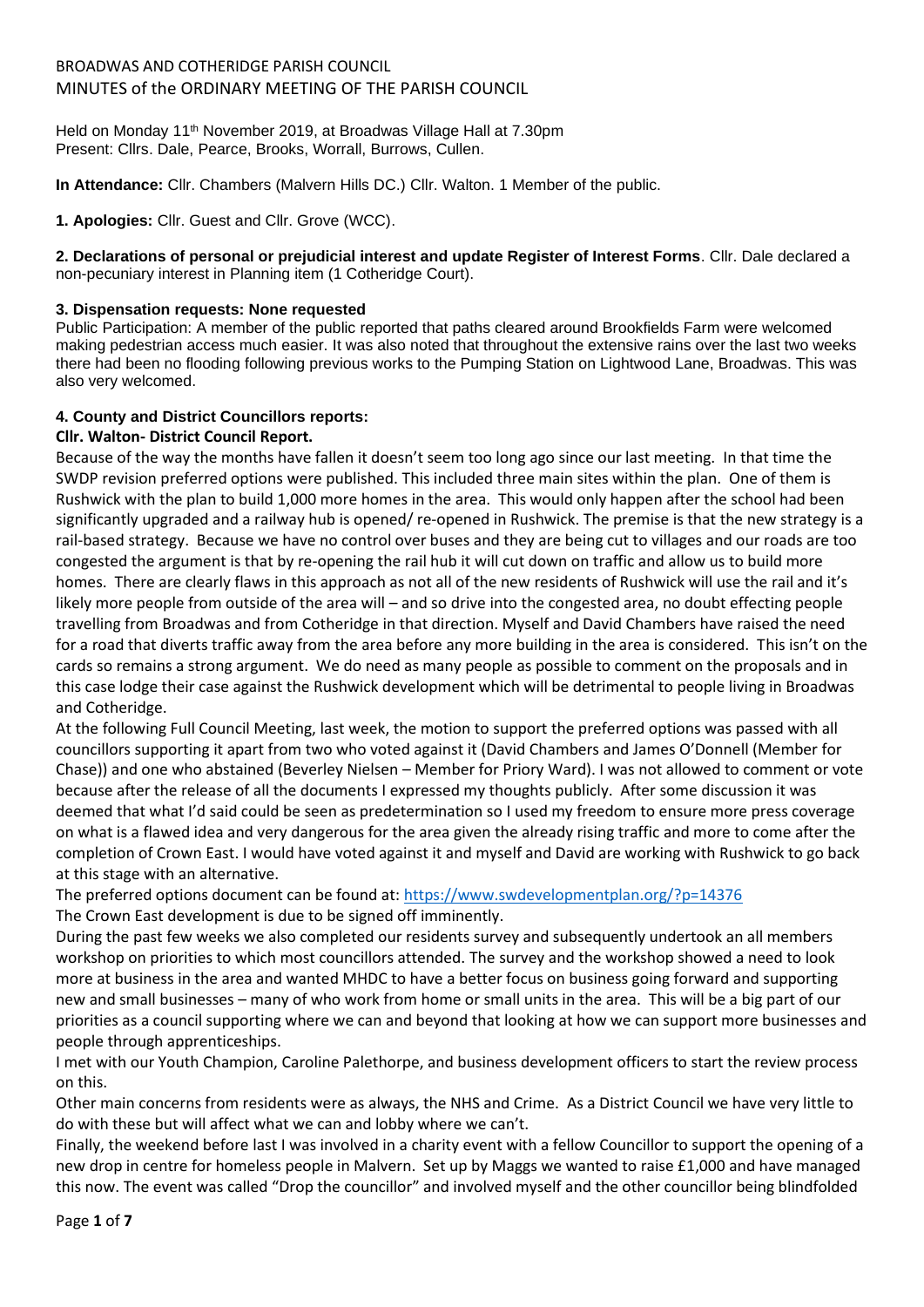and driven to somewhere remote on a dark and wet Friday evening. It happened to be South Oxfordshire, where we were left with no money, no electronic devices and no idea where we were. We were given 48 hours to get back to Malvern with the rules being that we weren't allowed to hitch for more than 10 miles. We did it within 40 hours through a combination of lots of walking, the kindness of strangers and some public transport. On the first night we found a greenhouse to sleep in and the second night the porch of the church at Longdon. It was a tough couple of days and gave us a very brief insight into what some people have to go through every night sleeping rough. The Saturday night in Longdon was particularly cold but we did at least know we had homes to go to on Sunday evening. Through support from the Council and this fundraising we now have a Homeless centre in Malvern which is able to support SWEP protocol – so on cold nights it opens to bring in people who need the support. This is clearly important over the winter months. It will also become a day centre for homeless people.

## **Cllr. Grove Report WCC.**

### **OPEN FOR BUSINESS**,

The Council is working with private and public sector organisations from across the county to raise the profile of Worcestershire as a place to work and to set up a business. As part of the approach a network of 'county champions', the Worcestershire 1000 is being developed. More than 300 companies, organisations and individuals have joined what is being described as the fastest growing network in Worcestershire. All elected members are invited to join the network as are parish councils and organisations across the county. Joining is simple to do and will take no more than ten minutes. Go t[o www.oneworcestershire.com/join](http://www.oneworcestershire.com/join) Please feel free to share these details with your networks.

Trains from Worcester to London Paddington will run in under two hours soon when the GWR timetable is launched later this year.

GWR has announced its 6.43am train from Shrub Hill to London Paddington will take one hour 57 minutes and the 5.34pm back will also take under two hours. Journey times from Worcestershire Parkway will be even faster when the station opens later this year.

The new Cross Country Cardiff to Nottingham service will stop at Worcestershire Parkway, which is the first time this service has stopped at a Worcester station for more than 30 years, further increasing connectivity.

#### **CHILDREN AND FAMILIES**

It has been a month since the launch of Worcestershire Children First and with it, a new way of delivering children's services to the people of Worcestershire.

Such services as children's social care, education, early help and fostering are now being delivered by the new company on behalf of Worcestershire County Council.

For more information on Worcestershire Children First please visit: [www.worcschildrenfirst.org.uk.](http://www.worcschildrenfirst.org.uk/)

Worcestershire schools and early year providers have produced a revised special educational needs and disability (SEND) guide.

The SEND Graduated Response has been designed to help ensure children and young people across the county with Special Educational Needs and disabilities reach their full potential.

It sets out Local Authority expectations for the ways in which all schools and early years providers should meet the needs of children and young people with SEND.

It is also intended to be an information source for parents, carers and young people to inform and guide them when making key decisions and accessing SEND support.

To find out more information and to download the full guide, please visit:

[www.worcestershire.gov.uk/graduatedresponse](http://www.worcestershire.gov.uk/graduatedresponse)

#### **HEALTH AND WELBEING**

Over 90 pregnant women or their partners have been referred to a new stop smoking service in Worcestershire. One to one behavioural and motivational support is being provided by three new advisors who work with maternity teams to help mums to be and their partners quit the habit.

The service is face to face and was launched in September. Within the first month the service saw 92 referrals from midwives across the county.

It's not just pregnant women who have accepted the help, but also their partners who recognise the harm passive smoking can have on an unborn baby too.

The new advisors can offer free nicotine replacement therapy alongside practical help and support to stop smoking. Colleagues from Adult Social Care have been visiting locations throughout Worcestershire, this summer to talk to people about their care and encourage them to plan to stay independent for longer.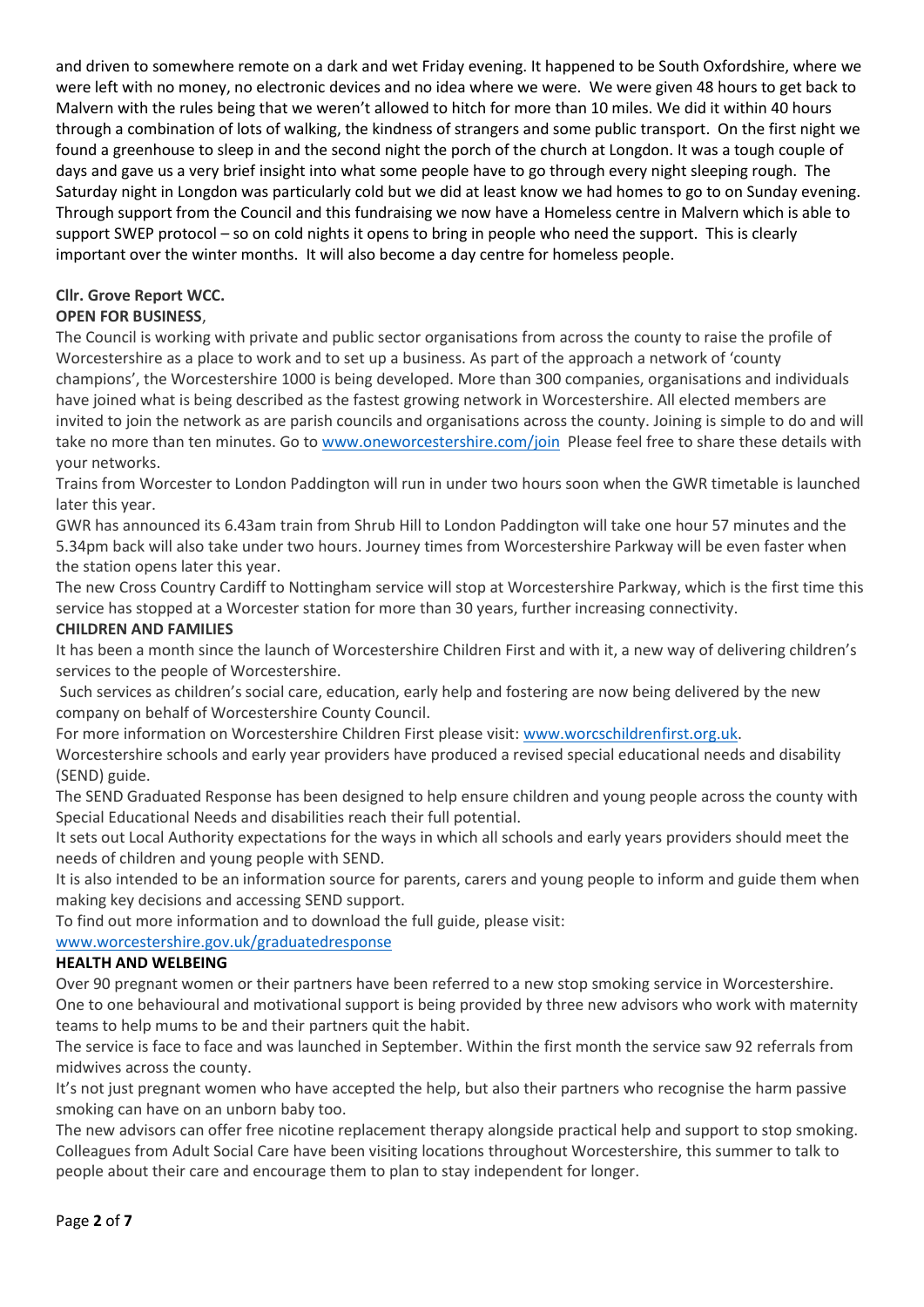The series of pop-up engagement events, which have included Cabinet Member Councillor Adrian Hardman, have been very successful with good attendance numbers, concluding in Evesham at The Valley.

Feedback from the engagement events have shown what a great opportunity this is for local people to come and speak to County Council staff and find out more about the services and support that is on offer. Residents can collect information on services locally available as well as raise queries with professionals in an informal way. To read more about the campaign, please visit:<http://www.worcestershire.gov.uk/makingadecision>

## **ENVIRONMENT.**

The last two weeks have seen many roads affected by flooding as intense rainfall crossed the county. This was quickly followed by further flooding as the water found its way into rivers and other watercourses leading to many road closures.

Initially, the River Teme was the first to react, with closures of the A443 at Lindridge, New Mill Bridge, Ham Bridge and the A4103 at Bransford. Although not closed, the partial flooding of the A449 at Powick led to traffic delays. Along the River Avon there were closures at Fladbury, Cropthorne and Eckington. The main disruption came from the River Severn with at times, closures at Bewdley, Hylton Road, Worcester, and at Upton. At the time of writing all main road have now reopened.

### **OTHER NEWS**

WCC Interim Director of Adult Services, Avril Wilson, who joined us in February 2018, has now left the Council. Following her departure at the end of October, Elaine Carolan has been appointed as our new Interim Director of Adult Services following a member appointments panel process. Elaine joined Worcestershire County Council in 2010 and was previously Assistant Director of Commissioning in Adult Services.

We welcome Kyle Daisley, who has been elected as Councillor for Bromsgrove South, following the recent byelection.

## **Reports received.**

## **5. Minutes of the Annual Parish Council meeting held on October 14th, 2019**:

These were considered and Cllr. Brooks Proposed that they be accepted as a true record. Seconded by Cllr. Worrall. All in favour They were duly signed and dated as a true record by the Chairman, Cllr. Dale.

### **6. Matters Arising: -**

Cllr. Dale wrote to the Village Hall Management Committee to inform them of the Parish Council's decision regarding funding for the Village Hall extension.

Cllr. Dale progressed the ordering, siting and selecting litterbins for Laylocks Laybys. The litterbins are now on order and have been delivered. It was agreed to hold off installation until an approach to WCC had been made regarding the state of the Laylocks Layby to see whether layby repairs can be agreed by WCC Highway Maintenance.

The Clerk wrote to Joe Grange from the Lower Teme and Martley FC asking for a list of forthcoming home fixtures for Berryfields but has had no response. The Clerk amended the 2019/20 agreement and send to Joe Grange. There has been no acknowledgement from Joe despite several chaser emails. Cllr. Burrows commented that in response to complaints received from local residents there seems to have been some compliance and in light of complaints received from local residents the Parish Council has tightened up the football team's contract and that the Parish Council should now observe and see how this progresses.

Grand Plan and Review of Community Assets. Cllr. Burrows put an article together for the Clerk to send to Worcestershire CALC to ask other Clerks if they had undertaken a Grand Plan and/or review of Community Assets. The Clerk has chased this with Worcestershire CALC but unfortunately there has been no response to the Parish Council's enquiry.

Drone Flying on Berryfields. Cllr. Dale reported that there had been no further update from the School. It was agreed to have a watching brief for the time being.

Cllr. Walton was progressing a visit to Envirosoft. He reported that MHDC were trying to arrange a tour when as many Parish Councillors as possible could tour around. He agreed to keep the Parish Council updated on progress.

### **7. Correspondence:**

22/10/19- WCC- Adult Services social work teams are working with local groups and voluntary and community sector to capture all adult support opportunities in the local area with a view to promote the assets available. A form was completed and returned by Cllr. Dale.

24/10/19- MHDC- Parish Councillor Training Programme: Tree Preservation Orders- Presentation on TPO's for information. Cllr. Dale attended the training session. Cllr's agreed that the presentation papers were very informative.

24/10/19- West Mercia Police- West Mercia PCC's Rural Crime Strategy Consultation- Closing date for consultation 8<sup>th</sup> November. The Clerk to write and ask whether they would be interested in coming to the Parish Council. Cllr.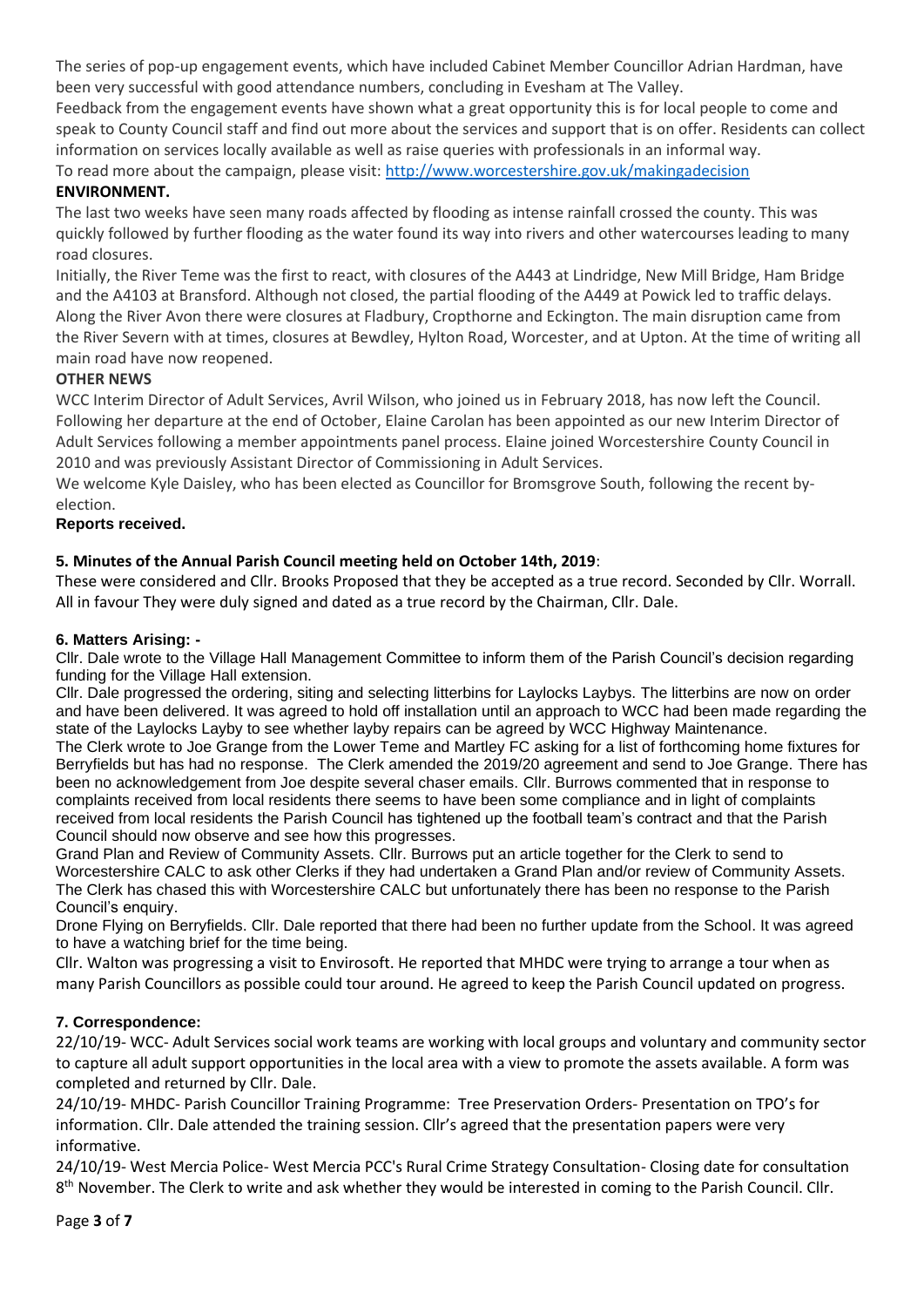Cullen commented that Broadheath Shop has a drop-in session each month. If we can't get them to us perhaps we could signpost to Broadheath Drop in Sessions.

4/11/19- WCC- Launch Event Worcestershire Community Rail Partnership - 10.30am Friday 8 Nov 19 was attended by Cllr. Dale.

4/11/19- SWDP- Consultation timetable for Preferred Options Consultations-The consultation runs from 9am on 4th November 2019 to 5pm on Monday 16th December 2019. Venues listed for consultation if required. Cllr. Dale attended the initial meeting at MHDC to discuss the Preferred Options. (See Agenda Item 8 re SWDP).

6/11/19 – WCC Highways- LIGHTWOOD LANE, C2067, COTHERIDGE, Road Closure, Junction with A44 Bromyard Road for a distance of approximately 350 metres in a north easterly direction along C2067 Lightwood Lane. Drainage Work/Flood Alleviation from 15<sup>th</sup> Jan to 7<sup>th</sup> Feb 2020.

8/11/19- Ticket to Ride Report - a report was received from the Ticket to Ride Event on 11/10/19. Councillors noted the report. Cllr. Dale also reported that there was an attached application form for a grant from Glencora Fund towards an activity that will improve the lives and wellbeing of older people in the Malvern Hills area.

11/11/19 – MHDC Parish News Update- an interesting document was sent to the Parish Council although Cllr. Dale asked Cllr. Walton to report back to MHDC that the format would be much better as a pdf for uploading to websites etc.

# **8. Planning. – Report from Cllr. Pearce**

18/01282: Upper Howsen Farm Cotheridge – Proposed demolition of existing farm buildings and use of site for 8 caravans/log cabins. Response submitted on behalf of the Parish Council raising no objections subject to appropriate conditions regarding road access, landscaping, drainage etc and on assumption that the application is for log cabins and not caravans. Approved by MHDC.

19/00532: 1 Cotheridge Court Cotheridge – Conversion of outbuildings into ancillary living accommodation. Members agreed to respond to MHDC supporting this application.

19/00957: Stone Farm Broadwas – Conversion of former barn to dwelling. Response submitted subsequent to July meeting indicating that the Parish Council has no objections to this application.

19/00887: Elgar Coaches Lower Lightwood Lane Cotheridge – Demolition of existing dutch barn and construction of new coach depot. Comments submitted to MHDC.

19/01531: Greenlands Weston Hill Broadwas – Application under the General Permitted Development Order for change of us of a single storey building from agricultural storage to a single dwelling. The Parish Council is not formally consulted regarding such applications but, in view of the location of the property, members agreed that a response should be sent to MHDC expressing concern regarding the risk of flooding.

The next phase of consultations in respect of the revisions to the South Worcestershire Development Plan (SWDP), called the Preferred Options consultation, started on 04.11.2019 and runs for 6 weeks. The significant direct impacts of the proposals on Broadwas & Cotheridge can be summarised as follows: -

There are no new development allocations in either Broadwas or Cotheridge.

The development boundary for Broadwas has been updated to incorporate the school, Berryfields Close and Highcroft Close.

Broadwas remains as a Category 2 settlement and Cotheridge as Open Countryside.

Significant new development including 1,000 extra dwellings and a new railway station is proposed at Rushwick. Reference Point c, Councillor Pearce to explore with other Parish Councils whether there is any appetite to challenge the methodology used in categorizing villages.

With regard to Point d, members expressed concern regarding the impact of the proposed development at Rushwick on the surrounding infrastructure and agreed in principle to join with neighbouring Parish Councils in submitting an objection.

Cllr Burrows updated meeting on contact with MHDC and resulting visit to Zourka development (Church Lane) re residents concerns about amendments and apparent deviation from planned pedestrian access to main road. It is understood that the Officer could not identify any compliance issues but had agreed to monitor/raise concerns re walkway.

# **9. Defibrillator Checks:**

Cllr. Burrows reported that there was no further update.

**10. Gigabyte/Fibre connection for Broadwas and Cotheridge project:** Update report from Cllr. Burrows.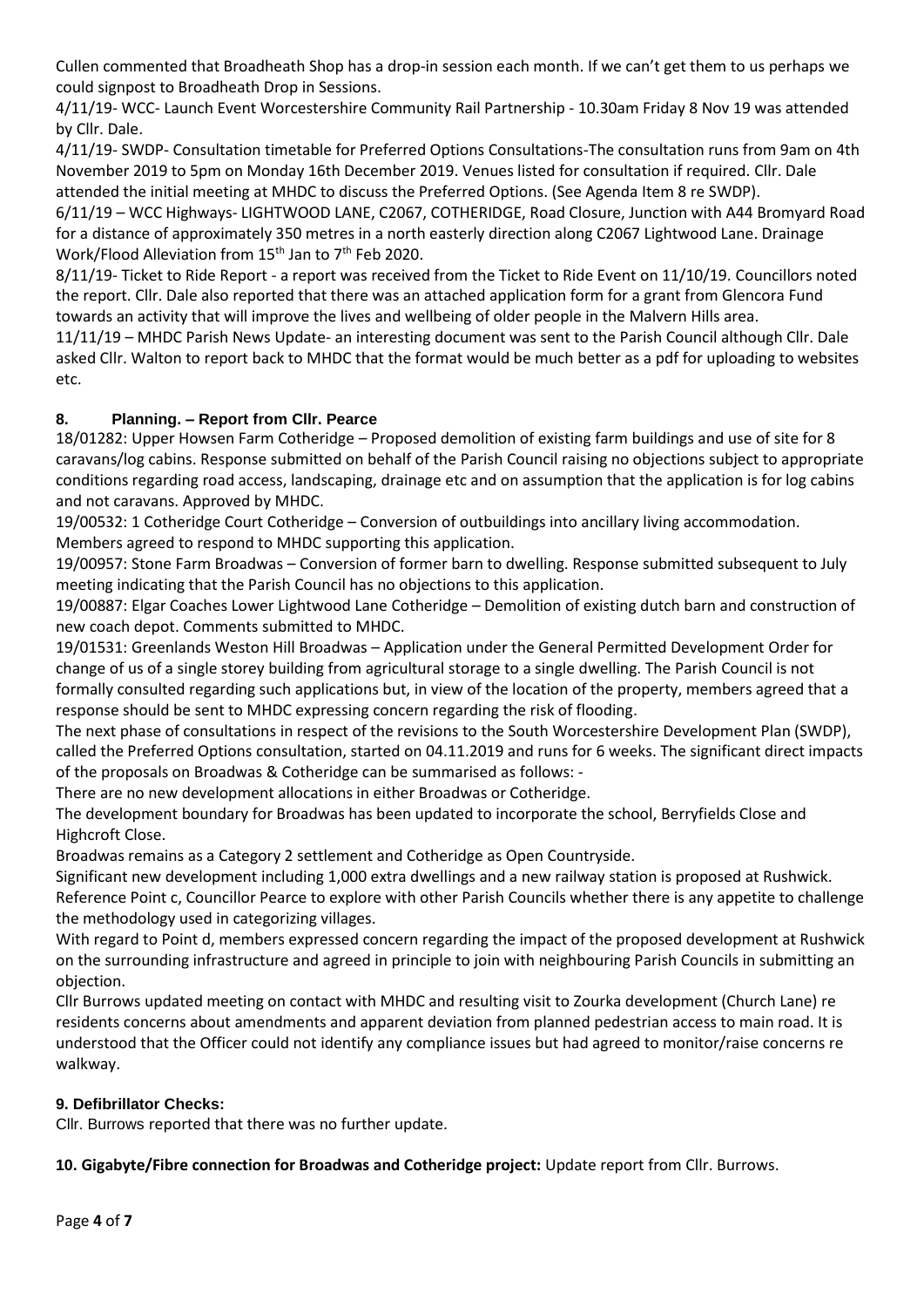We continue to liaise with Robert Stepniewski (WCC) and are in the process of agreeing to cover the whole parish for quotes from BT Open reach, in part because the national funding pot is not inexhaustible. There are 2 areas of the parish that are subject to quotes (pending) these are Little Green and addresses n the WR6 5NR area that fall within the parish and this is likely to contract for 15 addresses.

The process is proving a little hard to follow, but seems to take the following shape - Quote requested from BTOR for an area of addresses - cost is provided and set against potential income from grants and a contribution from BTOR the level of take up determines the viability and the figures will vary depending on number of premises and location - we are seeking clarification as to any contractual commitment from an address that agrees to apply for the grant (though this is all managed through one point for them) in respect of the need to take up a BT line and fibre service (so as to access the higher speeds) for 12 months. We also want to be clear about whether FFTP is provided only on the basis of agreement to be included for the grant payment, or whether it is installed to all.

In terms of further actions and commitments from the Parish Council - it is recommended that we continue to contact and promote expressions of interest (We now share a data base of addresses with the WCC project) and act as a link for the 2 areas in the parish being considered and support a parish wide costing exercise.

Re the Parish Plan - I did agree to start drafting a summary of discussions so far and relate this to the role and responsibilities of the PC and its intention to look forwards on the basis of consultation as to what the future priorities might be. I am also going to address the potential and possibilities of us considering how we view and approach the idea of "Community Assets" in so far as this is helpful and relates to the role and powers of the PC under the 2010 Localism Act.

The ultimate aim I recall was to have a comprehensive but accessible document ready for the parish meeting to form the basis of discussion and then to focus our direction in years to come.

I had hoped to have a draft for next week but other commitments have meant that this is not yet at a stage where it would be helpful to share, however I can aim for the next meeting.

We need to consider whether we are the client with B.T. Openreach.

Further liaison and consultation with WCC officer to take place in order to proceed with a) contacting the addresses in the 2 areas subject for costing and contract, b) to conform Parish Council role as "sponsor", c) to agree roll out to all addresses in Parish d, Cllr's Cullen and Burrows to satisfy PC re outstanding issues and progress. NB Noted that PC now has full address list for Parish which requires some checking and confirmation of businesses.

# **11. Environment, Roady Safety and Speed Curtailment.**

The Clerk wrote to WCC Highways to clarify Roundel 2 from the plan sent regarding installation of Roundels at Broadwas. A response was received from WCC Highways to say that on the Parish Council's request Roundel 2 (a 20mph Roundel) has now been removed from the plan and Roundel Order. This order has now been placed with WCC and we are awaiting installation details.

Cllr. Dale reported that due to excessive speeds on the A44 it may be worthwhile getting speed enforcement to undertake some checks. Action: Clerk and Cllr. Dale to discuss.

### **12. Berryfields. Update by Cllr. Brooks.**

Cllr Brooks confirmed that there had been further flooding to the land being considered for further developing facilities and Open Space at Berryfields. He felt therefore that these areas of land were not practical for purchase. Cllr. Brooks Proposed that consideration for purchase of land be put on hold. Cllr. Worrall Seconded. Cllr. Burrows asked for further clarification on this and it was thought that should ideas come forward this could again be pursued.

### **13. Grand Plan.**

Cllr. Worrall suggested that a coffee morning be organised at Broadwas Village Hall where local residents could explore what the village wants. Cllr's Dale, Brooks, Burrows and Cullen agreed to support this initiative in any way they could. Councillors thought this was a great idea. How we engage with our communities is the greatest challenges of the Parish Council. Cllr. Walton suggested going to "where people Are". One idea was to have a Parish Council stall at local events such as Summer Fetes etc. The Parish Council agreed to give this more thought. Cllr. Brooks suggested the Village Hall would be a good way to engage with the community.

### **Environment-**

Cllr. Dale suggested that maybe a community orchard could be considered. Cllr. Walton suggested a contact that may be able to help with donated trees.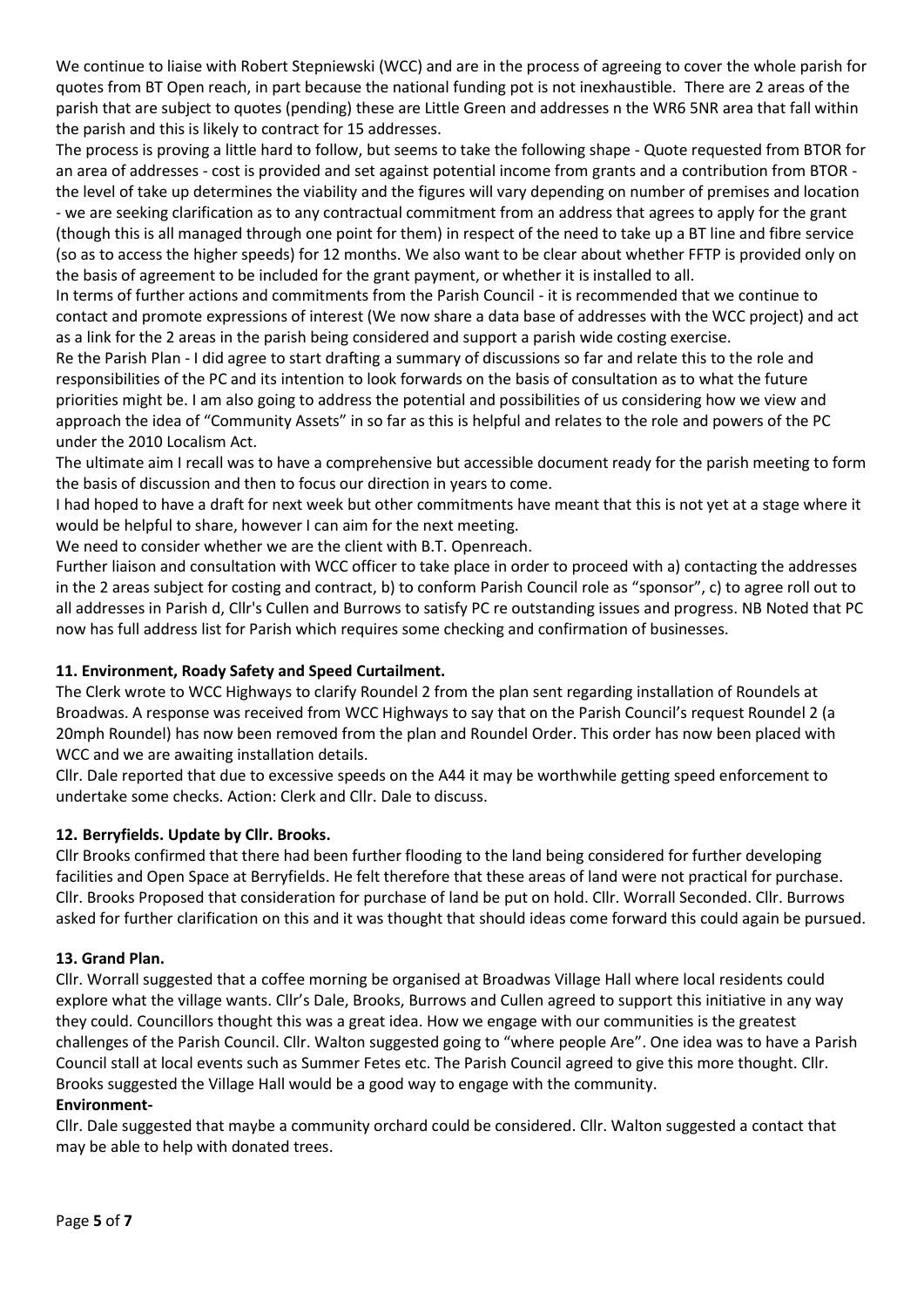#### **14. Gladwish Land Sales Site-**

Cllr. Brooks reported that the farmer renting the land has now moved his sheep to another piece of land. There are still problems on the site between the farmer, Gladwish and those currently residing on the land. Councillors decided that the current problem on this land was an Enforcement issue and that Cllr. Walton should be liaising with Aaron Black, MHDC Enforcement Officer and the Police who are both involved. From a Parish Council perspective, we have done all we can and we now monitor.

#### **15. Progress Reports:**

a) **Treasurer's Report:** copy circulated to Councillors and attached to these Minutes. All payments were Proposed by Cllr. Brooks and Seconded by Cllr. Worrall to be approved. All in favour.

A Bank Reconciliation to the 11/11/19 was circulated and approved at the meeting. Cllr. Brooks Proposed that it be accepted as a true record. Seconded by Cllr. Worrall. All in favour.

#### **b) Clerk's Report.**

Progressed all Matters Arising.

Liaised with MHDC regarding the 20120/21 budget.

There was a discussion as to whether there was a need for a Clerks Report, It was agreed that this would not be needed in the future, however one could be requested by Councillors, the Chair or the Clerk

### **c) RJC Report to 10 th November.**

Berryfields

Recycle bin is full and overflowing, does the council empty this? The Clerk was asked to ascertain more information from RJC regarding this issue.

Bolt was loose on timber climbing frame, I have re-tightened.

Mole activity is now moving onto the football pitch – any action required? The Clerk to respond to ask RJC to Monitor and report.

The leaves are still dropping onto the walking track, they may cause a slip hazard, Callum will clear again this week. A pile of Brash has been dumped at the rear of the houses near the gate into the field and the Blue container – any action required? The Clerk to ask RJC to burn the brash

See Photos.

Inspected 10-11-19 by R.J. Cole

Broadgreen

Small pile of Tree cuttings have been put on the corner of the common – any action required? The Clerk to ask RJC to burn the cuttings.

Inspected on 10-11-19 by R.J. Cole

#### **16. Councillors' Reports and Items for Future Agenda**:

Cllr. Pearce asked for an item to be added to the January 2020 agenda for an update on the Right of Way to the Access/Gateway to Berryfields.

17. **Date of April 2019 Parish Council meeting** (2<sup>nd</sup> Monday in the month falls on Easter Bank Holiday Monday 13<sup>th</sup> April). The Councillors agreed to move this meeting forward to the 3<sup>rd</sup> Monday in the month to 20<sup>th</sup> April 2020.

#### **18. Date of next meeting: January 13th, 2020 at Broadwas Village Hall at 7.30pm Meeting closed at 9:30pm**

Signed Chairman………………………………………………. date………………………………….